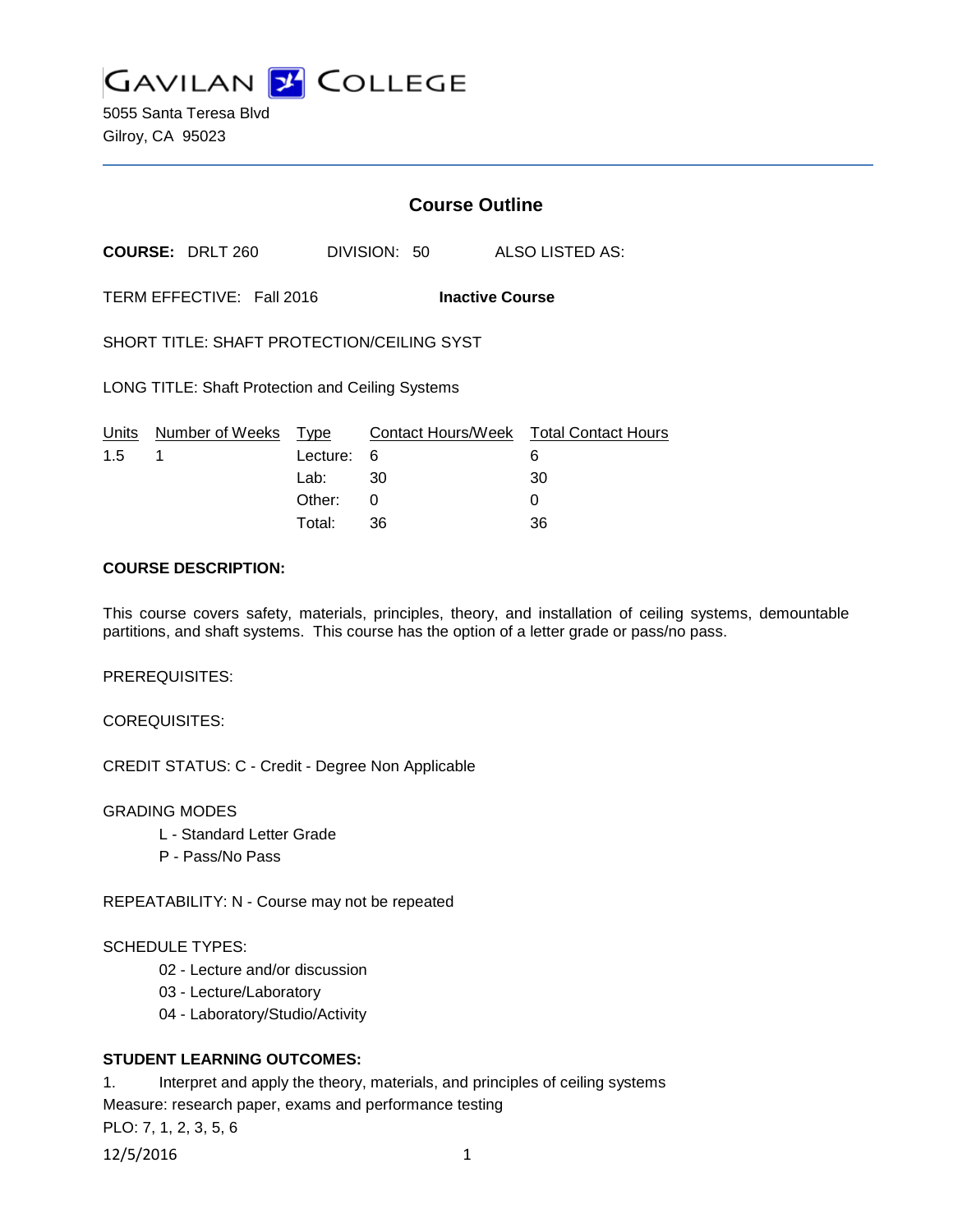ILO:

 $GF-I O<sup>2</sup>$ 

Year assessed or anticipated year of assessment: 2014

2. Interpret and apply the theory, materials, and principles of shaft systems

Measure: research paper, exams and performance testing

PLO: 7, 1, 2, 3, 5, 6

ILO:

GE-LO:

Year assessed or anticipated year of assessment: 2014

## PROGRAM LEARNING OUTCOMES:

1.Attain journey level skills needed to be successful in residential and commercial construction.

### CONTENT, STUDENT PERFORMANCE OBJECTIVES, OUT-OF-CLASS ASSIGNMENTS

Inactive Course: 11/28/2016

Out-of-class assignments: For each topic, the student will read chapters and do the homework assignments at the end of the those chapters.

3.5 lec/3 lab Hours Safety and procedures

Principles of demountable partition systems

SLO: The student will evaluate, select, and safely install demountable partition systems.

Assignments: Read the chapters covered in the lecture and answer the study guide question on the assigned subject. Locate and read in the text or online regarding safety and procedures for installing demountable partition systems. Install demountable partition systems.

4 lec/3 lab Hours Installation of suspended ceiling drywall and lath systems

Installation of contact ceiling drywall and lath systems

SLO: The student will select evaluate, and install suspended and contact ceiling drywall and lath systems.

Assignments: Read the chapters covered in the lecture and answer the study guide question on the assigned subject. Locate and read in the text or online regarding suspended and contact ceiling drywall and lath systems. Install suspended and contact ceiling drywall and lath systems.

7.5 lec/6 lab Hours Layouts for ceiling systems

Materials and principles of ceiling suspension, framing, covering, and trims

Identify and installing seismic systems

SLO: The student will identify, evaluate, and install ceiling suspension, framing, covering, and trims. The student will select, install, and evaluate seismic systems. The student will research proper building of a ceiling system per specifications.

Assignments: Read the chapters covered in the lecture and answer the study guide question on the assigned subject. Select, evaluate, and use material for ceiling systems. Install ceiling suspension, framing, covering, trims, and seismic systems. Identify different ceiling systems and tools used on job-sites.

4.5 lec/4.5 lab Hours Identifying and using leveling instruments

Installing shaft system

Core-board systems

SLO: The student will evaluate, identify, select, and use leveling instruments. The student will evaluate the principles, layout, and mathematics of shaft systems and core-board systems.

Assignments: Read the chapters covered in the lecture and answer the study guide question on the assigned subject. Select, evaluate, and. use leveling instruments. Select, evaluate, and install shaft systems and core-board systems.

1.5 lec/1.5 lab Hours Final examination and term project

### **METHODS OF INSTRUCTION:**

12/5/2016 2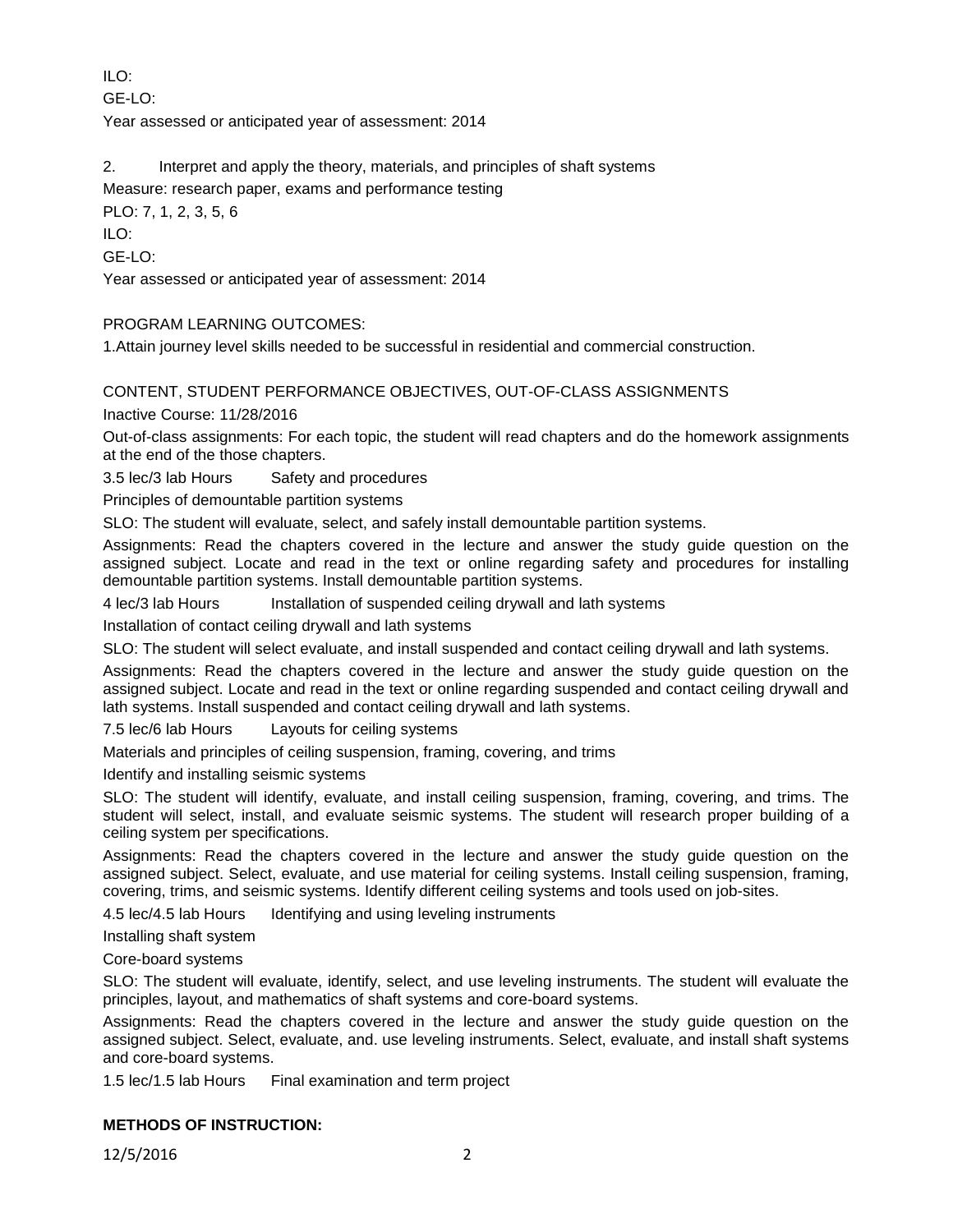- A. Lecture and discussion
- B. Visual aids
- C. Demonstrations
- D. Group hands-on exercise
- E. Individual hands-on exercise
- F. One-on-one hands-on instruction

## **METHODS OF EVALUATION:**

CATEGORY 1 - The types of writing assignments required: Percent range of total grade: 10 % to 30 % Written Homework Reading Reports Lab Reports Essay Exams Term or Other Papers If this is a degree applicable course, but substantial writing assignments are NOT appropriate, indicate reason: Course primarily involves skill demonstration or problem solving CATEGORY 2 - The problem-solving assignments required: Percent range of total grade: 10 % to 40 % Homework Problems Field Work Lab Reports **Quizzes** Exams CATEGORY 3 - The types of skill demonstrations required: Percent range of total grade: 20 % to 70 % Class Performance/s Field Work Performance Exams CATEGORY 4 - The types of objective examinations used in the course: Percent range of total grade: 10 % to 30 % Multiple Choice True/False Matching Items **Completion** CATEGORY 5 - Any other methods of evaluation: Percent range of total grade: 0%

# **REPRESENTATIVE TEXTBOOKS:**

Required:

UBC International, United States Gypsum Company. Lathing, Gypsum Construction Handbook. U.S.A.: UBC International, United States Gypsum Company. This is a standard textbook used in the industry. Or other appropriate college level text.

Reading level of text, Grade: 10Verified by: dvt

### **ARTICULATION and CERTIFICATE INFORMATION**

Associate Degree:

12/5/2016 3